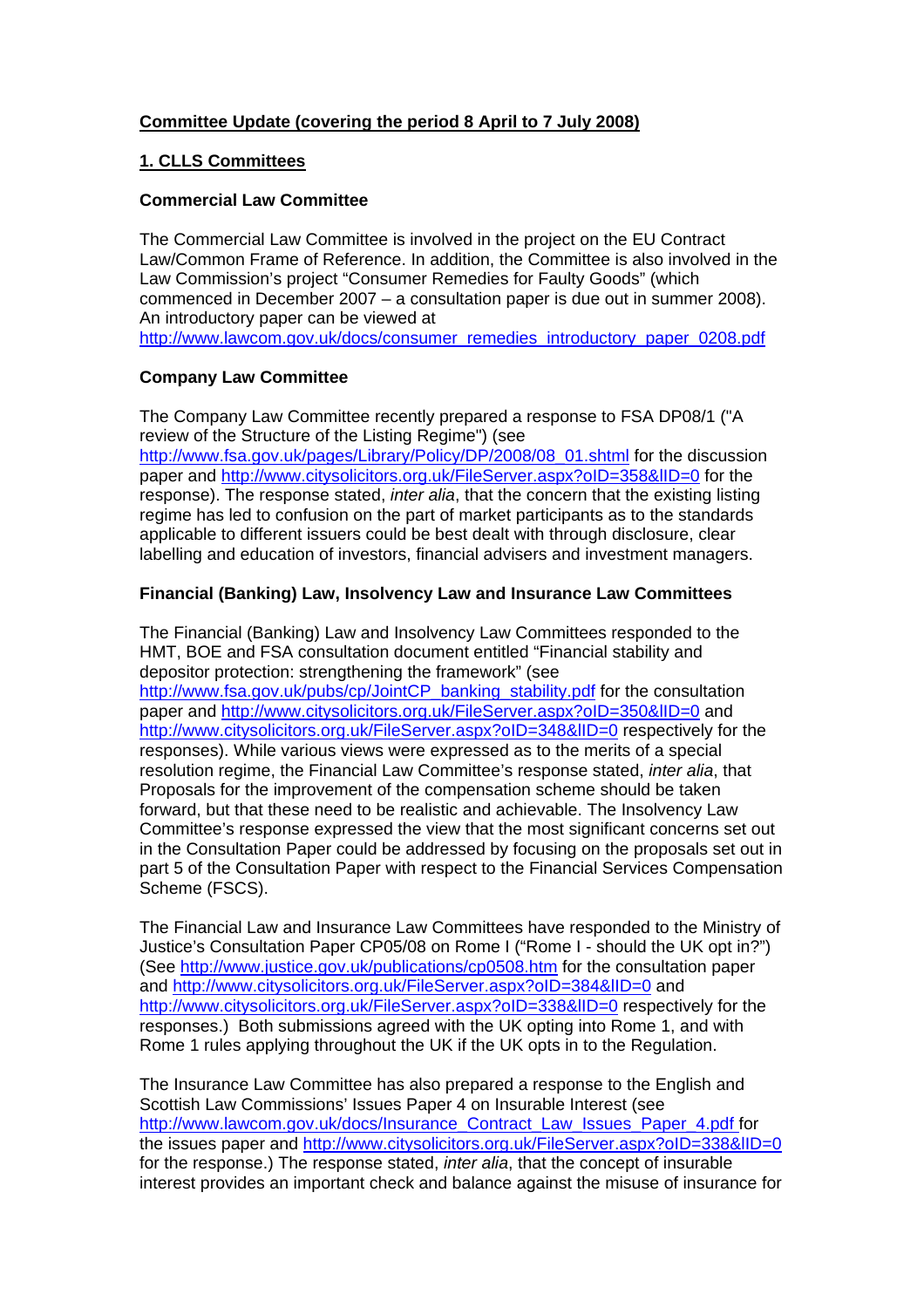purposes other than the protection of the policyholder; that it serves useful functions in relation to both the contractual and regulatory aspects of insurance law; and that it should be retained.

# **Land Law Committee**

The Land Law Committee recently responded to the Law Commission's Consultation Paper No. 186 on Easements, Covenants and Profits à Prendre (see <http://www.lawcom.gov.uk/docs/cp186.pdf>for the consultation paper and http://www.citysolicitors.org.uk/FileServer.aspx?oID=388&IID=0 (and also http://www.citysolicitors.org.uk/FileServer.aspx?oID=387&IID=0) for the response). The paper from the Land Law Committee endorsed a submission on the issue which had been produced by the London Property Support Lawyers Group.

# **Litigation Committee**

The Litigation Committee responded to the Civil Justice Council consultation paper "General Pre-Action Protocol and Practice Direction on Pre-Action Protocols" (see http://www.civiliusticecouncil.gov.uk/files/consult\_paper\_preaction\_prot.pdf for the consultation paper and

http://www.citysolicitors.org.uk/FileServer.aspx?oID=366&IID=0 for the committee's response). While the Committee welcomed the aims of clarity and accessibility behind the proposed introduction of a general pre-action protocol, it considered that care needed to be taken to ensure that the protocol was not more prescriptive than necessary, particularly given the range of different claims to which it was intended to apply.

The committee is also considering the SRA consultation paper entitled "Standards for solicitor higher court advocates and outline proposals for a new accreditation scheme" (see http://www.sra.org.uk/securedownload/file/802). The SRA is reviewing the compulsory qualification requirements to enable solicitors to exercise rights of audience before the higher courts of England and Wales. It has developed proposals:

- For changes to the Solicitors' Code of Conduct 2007; and
- For the operation of a new accreditation scheme for solicitors who wish to obtain SRA recognition of their higher courts advocacy competence.

The consultation closes on 25 July 2008.

# **Planning and Environmental Law Committee**

The Planning and Environmental Law Committee recently submitted a response to Defra's "Consultation on draft regulations and guidance implementing the Environmental Liability Directive 2004/35/EC with regard to the prevention and remedying of environmental damage" (see

<http://www.defra.gov.uk/corporate/consult/env-liability-regs/index.htm>for the consultation document and

http://www.citysolicitors.org.uk/FileServer.aspx?oID=367&IID=0 (and also http://www.citysolicitors.org.uk/FileServer.aspx?oID=368&IID=0) for the response). The CLLS adopted the comments made by the United Kingdom Environmental Law Association, and made some additional comments. These comments included the suggestion that several equitable factors should be considered in severally (but not jointly and severally) apportioning liability between operators who are jointly and severally liable for remediating indivisible environmental damage.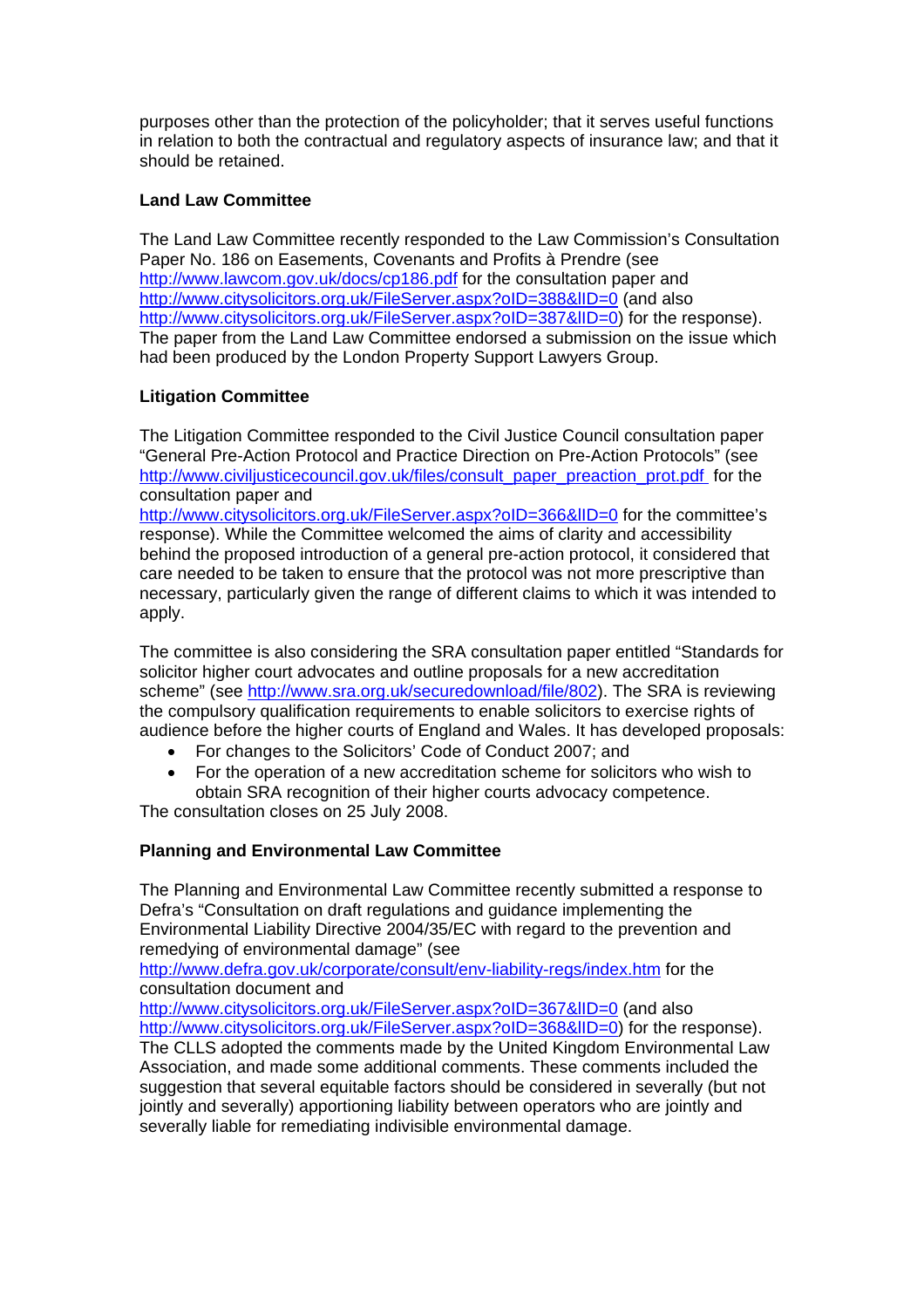## **Professional Rules and Regulation Committee**

The Society's Professional Rules and Regulation Committee recently responded to a large number of consultation papers emanating from the Solicitors Regulation Authority (SRA) regarding the implementation of the Legal Services Act 2007.

SRA Consultation Paper 2 ("Changes to "Framework of Practice" rules" - see http://www.sra.org.uk/securedownload/file/525) related to proposed amendments to the rules in the Solicitors' Code of Conduct 2007 (the Code) governing solicitors' business structures. (The "framework of practice" rules govern the composition and structure of solicitors' firms.) The CLLS response (see http://www.citysolicitors.org.uk/FileServer.aspx?oID=342&IID=0) was critical of the level of complexity introduced to the "framework of practice" rules, especially in relation to overseas offices of UK firms.

SRA Consultation Paper 3 ("Miscellaneous amendments to the Code of Conduct" see [http://www.sra.org.uk/securedownload/file/437\)](http://www.sra.org.uk/securedownload/file/437) looked at amendments to the rules which would be consequential to changes proposed to the "framework of practice" rules. The CLLS response (see <http://www.citysolicitors.org.uk/FileServer.aspx?oID=343&lID=0>) offered detailed comments on the consequential amendments, and was again critical of the complexity of the proposed amendments.

SRA Consultation Paper 4 ("Changes to the Solicitors' Accounts Rules 1998" - see http://www.sra.org.uk/securedownload/file/438) dealt with amendments to the Solicitors' Accounts Rules 1998. The CLLS response (see http://www.citysolicitors.org.uk/FileServer.aspx?oID=344&IID=0) offered qualified support for some of the changes proposed in the paper.

SRA Consultation Paper 5 ("Changes to the Recognised Bodies Regulations" - see http://www.sra.org.uk/securedownload/file/478) set out proposed amendments to the Solicitors' Recognised Bodies Regulations 2007 (the Regulations). The Regulations govern the procedures for recognition of a recognised body. In the future all private practice firms will have to be recognised bodies, recognised sole practitioners or firms authorised and regulated by another approved regulator. The amendments relate to the SRA's development of a regulatory framework to:

- o Facilitate firm-based regulation, and
- o Allow LDPs, and participation by non-lawyers, as permitted under the Act.

The CLLS response (see

http://www.citysolicitors.org.uk/FileServer.aspx?oID=345&IID=0) made a number of detailed comments in response to the specific proposals, and called for the SRA to introduce the concept of reasonableness into the regulations in several places (so as to allow for appeals to be made on the basis of "Wednesbury unreasonableness").

SRA Consultation Paper 6 ("Client financial protection" – see

[http://www.sra.org.uk/securedownload/file/482](http://www.sra.org.uk/consultations/481.article)) asked how client financial protection policy should be developed to accommodate LDPs and other new regulatory arrangements under the LSA, such as the requirement for partnerships to become recognised bodies. The CLLS response (see -

http://www.citysolicitors.org.uk/FileServer.aspx?oID=346&IID=0) referred to the suggestion, contained in the consultation paper, that the SRA adopt the role of default regulator in some situations "to protect the public interest". The response noted that there was no reference in the consultation to the cost to SRA regulated persons of the SRA accepting the default regulator role (or indeed any quantitative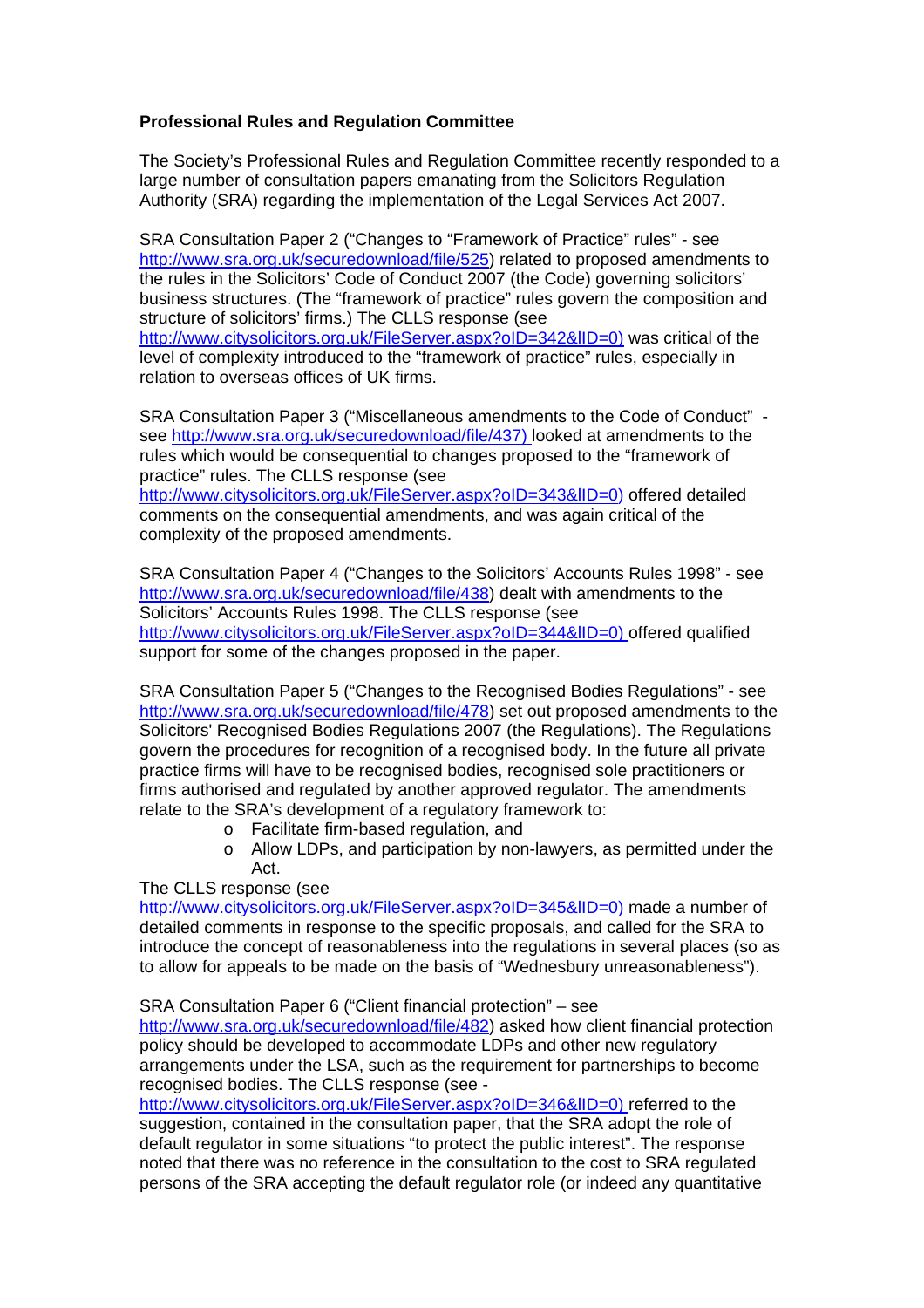analysis at all). The response also suggested that the SRA should reject the role of default regulator in respect of firms that have not sought to be authorised by the SRA, and that for it to adopt this role would lead to regulated firms shouldering the costs of unregulated firms.

The proposals contained in SRA Consultation Paper 7 ("Information requirements from firms in the context of a risk-based approach to regulation" - see http://www.sra.org.uk/securedownload/file/465) emanated from the SRA's move towards regulating firms as well as individuals. The paper invited comments on the types of information the SRA proposed to collect from regulated firms. The CLLS response (see [http://www.citysolicitors.org.uk/FileServer.aspx?oID=347&lID=0\)](http://www.citysolicitors.org.uk/FileServer.aspx?oID=347&lID=0) stated that the proposals contained in the paper raised the difficulty that the SRA may be asking for more information than it can use, and possibly more information than it requires in order to regulate.

SRA Consultation Paper 8 ("Changes in regulatory processes for firms and individuals" - see http://www.sra.org.uk/securedownload/file/486). The paper proposed that recognised bodies would have to renew their recognition annually. The paper also called for an improvement in the SRA's online capability as a means of offsetting extra administrative costs. The CLLS response (see http://www.citysolicitors.org.uk/FileServer.aspx?oID=356&IID=0) disagreed that there should be two annual renewal processes (i.e. one process for individual practising certificates and one process for firm recognition). It also disagreed with the idea of each solicitor being responsible for renewing his/her practicing certificate, due to the administrative burden that this would impose on solicitors and on the SRA.

SRA Consultation Paper 9 ("Draft SRA Practising Regulations [2009]" – see <http://www.sra.org.uk/securedownload/file/665>) invited comment on the draft [S](http://www.sra.org.uk/securedownload/file/665)RA Practising Regulations, which the SRA hopes to introduce in July 2009. The regulations have been drafted to implement a number of changes made by the Legal Services Act (the Act). They deal with practising certificates for solicitors and registration of European and foreign lawyers, authorisation of solicitors and European lawyers who are sole practitioners, and associated processes. The CLLS's response (http://www.citysolicitors.org.uk/FileServer.aspx?oID=371&lID=0) stated, *inter alia*, that it would not be appropriate to include the requirements for solicitors, RELs and RFLs together in the same set of regulations (on the basis of the unwieldy nature of the combined regulations); and that it would be helpful if the SRA were to explain (and provide in the regulations or guidance) how the 'fit and proper' test regarding the suitability of the person concerned to practice in the UK would be applied.

Furthermore, the Committee also drafted a submission in response to the Legal Complaints Service consultation "Exploring the publication of solicitors' complaint records" (see

http://www.legalcomplaints.org.uk/documents/Solicitors%20complaint%20record%20 short%20form%20consultation.pdf for the short form consultation, and http://www.citysolicitors.org.uk/FileServer.aspx?oID=349&IID=0 for the response). The submission, in response to the Legal Complaints Service (LCS) proposed scheme to publish complaints records, offered qualified support for the proposal, which seemed to have taken into account some of the comments made by the CLLS during the pre-consultation process. The response questioned whether it was appropriate to introduce the proposed changes, considering that the Office for Legal Complaints would supersede the LCS in 2010.

## **Regulatory Law Committee**